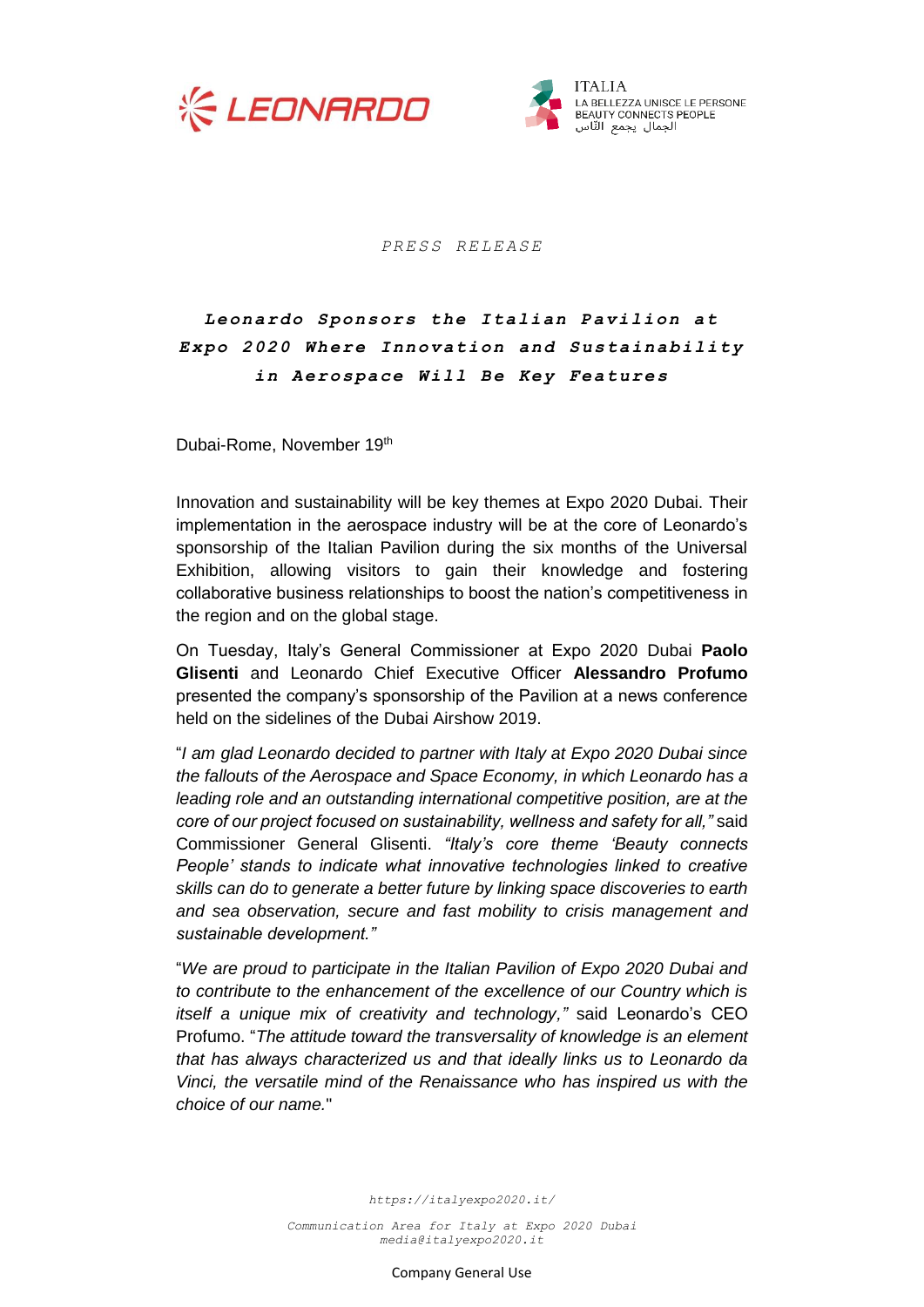"*In the Italian Pavilion we will bring some of the most important technological innovations of our Company, with the aim of showing our significant contribution to the progress and development of the communities with which we operate*," Profumo also said.

The innovations that Leonardo will bring to the Italian Pavilion include technologies and products related to new frontiers in the aeronautical sector -- from its **innovative aircrafts, manned and unmanned,** to the **integrated aeronautical systems**, with a particular focus on the revolutionary **AW609 tiltrotor** designed and manufactured by Leonardo.

Leonardo's participation will also reflect the Company's expertise in space exploration as well as in land and water surveillance systems. Among these, the **atomic clock** which beats time through the resonance frequency of an atom. That is in addition to the **drill of the ExoMars2020 mission** which will look for signs of life on the Red Planet. Leonardo also aims to broaden and enhance the audience experience of the number of youths visiting the Universal Exhibition for educational purposes.

- The upcoming Expo 2020 Dubai will be the first World Expo to take place in the Middle East, North Africa and South Asia (MENASA) region since their inception in 1851. Under the theme "Connecting Minds, Creating the Future," Expo 2020 is expected to bring together 25 million visits.
- The Italian Pavilion will be located between the "Opportunity" and "Sustainability" thematic areas within the Expo 2020 site. Moreover, it will be situated near the pavilions of United Arab Emirates, India, Germany, Saudi Arabia, Japan and the United States. According to the project estimates, over 28 thousand people will visit the Italy Pavilion daily and more than 5 million over the event's six-month period starting on October 20, 2020.
- The Pavilion will use architecture for a creative presentation of its "beauty connects people" claim. The project sees the involvement of Carlo Ratti, Italo Rota, Matteo Gatto and F&M Ingegneria. Conceived as an *Innovation Hub*, it is not only exhibitive but also capable of embodying and showcasing Italian expertise in the creation and construction of internal and external spaces.
- As a global gathering of nations being organized every five years dedicated to finding solutions to pressing challenges facing the planet, World Expos provide space for sharing ideas and best practices, fostering creativity, encouraging collaboration and celebrating human ingenuity.